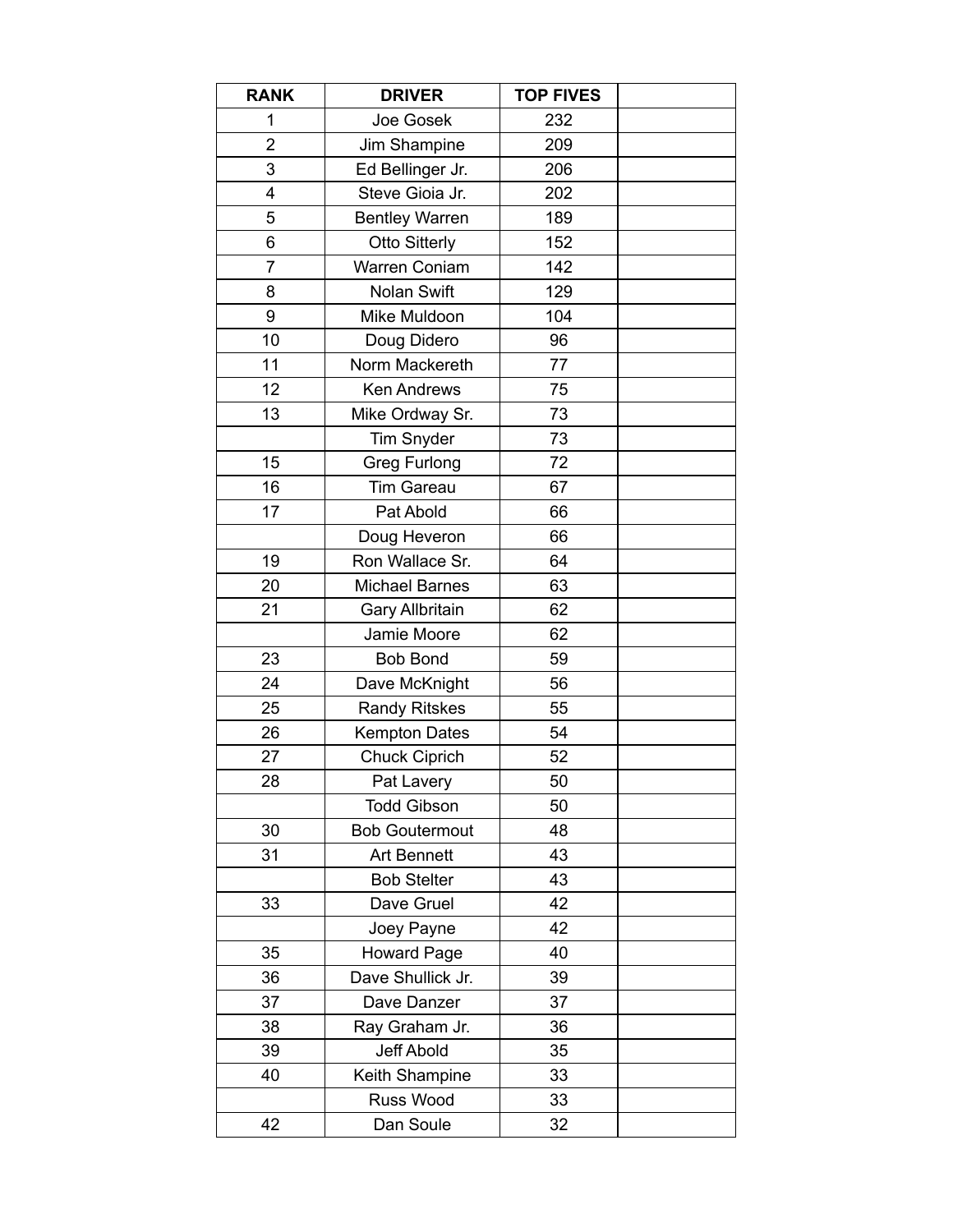| 43 | <b>Todd Stowell</b>      | 31 |  |
|----|--------------------------|----|--|
|    | Jim Cheney               | 31 |  |
|    | <b>Fred Graves</b>       | 31 |  |
|    | <b>Brian Herb</b>        | 31 |  |
|    | Jim Winks                | 31 |  |
| 48 | <b>Jeff West</b>         | 29 |  |
|    | <b>Baldy Baker</b>       | 29 |  |
| 50 | Wayne Landon             | 28 |  |
|    | Dave Shullick Sr.        | 28 |  |
| 52 | John Spencer             | 27 |  |
| 53 | Dave Paul                | 26 |  |
| 54 | Jack Murphy              | 24 |  |
|    | Den Wheeler              | 24 |  |
|    | <b>Brandon Bellinger</b> | 24 |  |
| 57 | Jerry Curran             | 23 |  |
| 58 | <b>Gary Morton</b>       | 22 |  |
|    | John Logan               | 22 |  |
| 60 | Nolan Johncock           | 21 |  |
|    | Don MacLaren             | 21 |  |
|    | Dan Connors Jr.          | 21 |  |
| 63 | <b>Cliff Graves</b>      | 20 |  |
| 64 | Shawn Muldoon            | 19 |  |
| 65 | Dave Trytek              | 17 |  |
| 66 | Kenny Bell               | 16 |  |
|    | Rod Barnhardt            | 16 |  |
|    | <b>Mark Letcher</b>      | 16 |  |
|    | Mike Rizzo               | 16 |  |
|    | Bob Smith (Ohio)         | 16 |  |
| 71 | Craig Rayvals            | 15 |  |
|    | Davey Hamilton           | 15 |  |
| 73 | Ron Lux                  | 14 |  |
| 74 | <b>Jack Conley</b>       | 13 |  |
|    | Jim Gresley              | 13 |  |
|    | Nelson Ward              | 13 |  |
|    | Leon Wieske              | 13 |  |
|    | <b>Garry Witter</b>      | 13 |  |
|    | Jeff Holbrook            | 13 |  |
|    | Stephen Gioia III        | 13 |  |
|    | Shaun Gosselin           | 13 |  |
|    | Michael Muldoon          | 13 |  |
| 83 | <b>Bobby Magner</b>      | 12 |  |
|    | Kody Graham              | 12 |  |
|    | Dean Hoag                | 12 |  |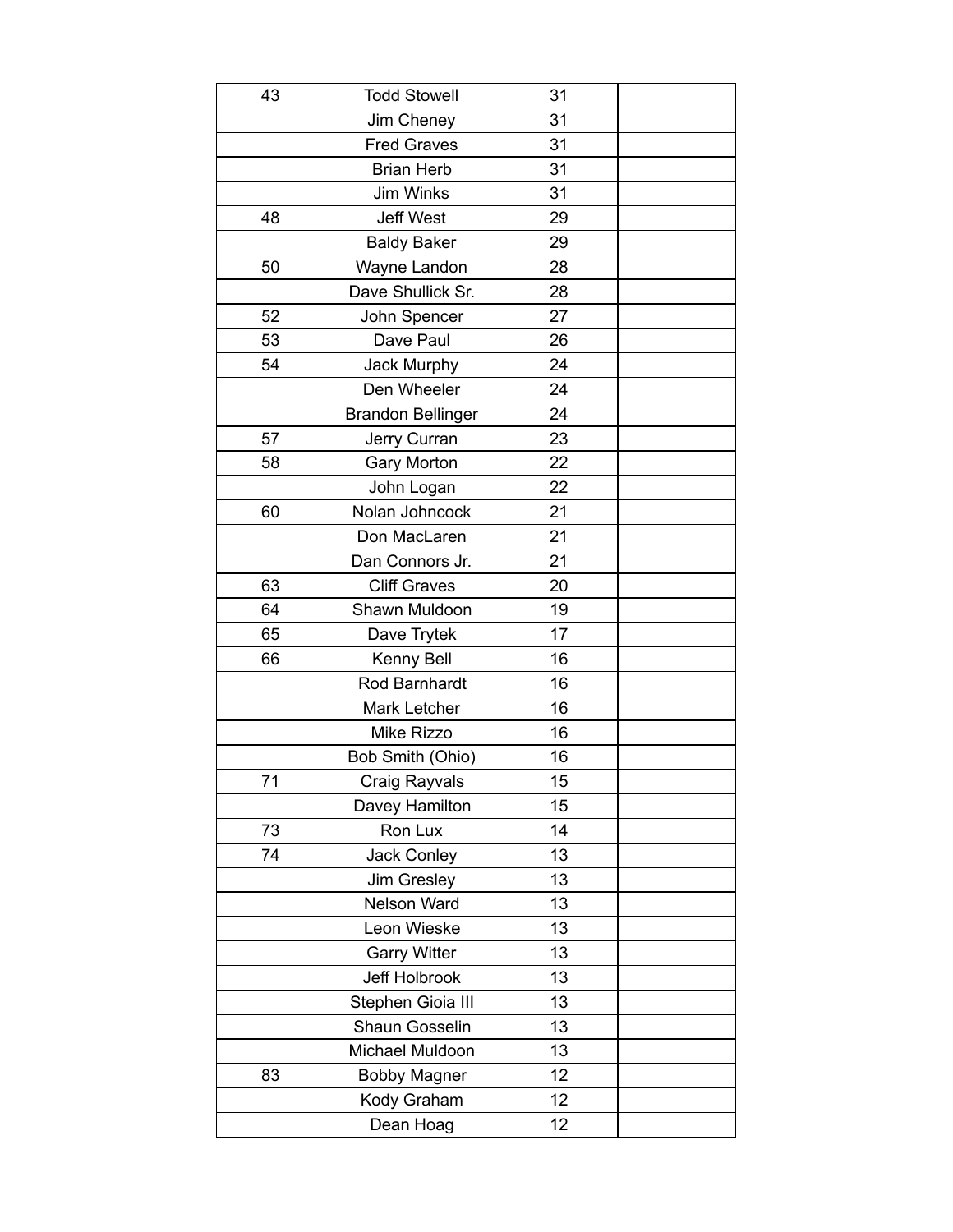| 86  | John Clapham          | 11             |  |
|-----|-----------------------|----------------|--|
|     | Gordon Johncock       | 11             |  |
|     | Mike McLaughlin       | 11             |  |
|     | Jerry O'Neil          | 11             |  |
|     | Ed Thompson           | 11             |  |
|     | <b>Tyler Thompson</b> | 11             |  |
| 92  | <b>Gordon Dukes</b>   | 10             |  |
|     | <b>Jack Greedy</b>    | 10             |  |
|     | <b>Tim Nelson</b>     | 10             |  |
|     | <b>Nick Rowe</b>      | 10             |  |
|     | <b>Sammy Sessions</b> | 10             |  |
| 97  | Joe Paeno             | 9              |  |
|     | <b>Gary Reichert</b>  | 9              |  |
|     | Eldon Schrader        | 9              |  |
|     | Gene Lee Gibson       | 9              |  |
| 101 | Dick Batchelder       | 8              |  |
|     | Lee Bliss             | 8              |  |
|     | Ken Fisher            | 8              |  |
|     | <b>Bud Johnson</b>    | 8              |  |
|     | Tom Lesson            | 8              |  |
|     | <b>AJ Michaels</b>    | 8              |  |
|     | Ken Williamson        | 8              |  |
|     | <b>Tim Devendorf</b>  | 8              |  |
| 109 | <b>Shannon Groves</b> | $\overline{7}$ |  |
|     | Joe Hylwka            | $\overline{7}$ |  |
|     | Bryan Osgood          | $\overline{7}$ |  |
|     | Larry Record          | $\overline{7}$ |  |
|     | Tom York              | 7              |  |
|     | Lou Cicconi           | 7              |  |
|     | Aric Iosue            | $\overline{7}$ |  |
| 116 | Lew Bannister         | 6              |  |
|     | Jim Gray              | 6              |  |
|     | Dick Jerrett Jr       | 6              |  |
|     | Terry Johnson         | 6              |  |
|     | Jamie Letcher         | 6              |  |
|     | Joe Martincic         | 6              |  |
|     | Don Rammage           | 6              |  |
|     | Doug Syer             | 6              |  |
|     | <b>Jack Thomas</b>    | 6              |  |
|     | <b>Billy Yuma</b>     | 6              |  |
|     | <b>Brian Sweeney</b>  | 6              |  |
| 127 | <b>Billy Blum</b>     | 5              |  |
|     | Andy Brown            | 5              |  |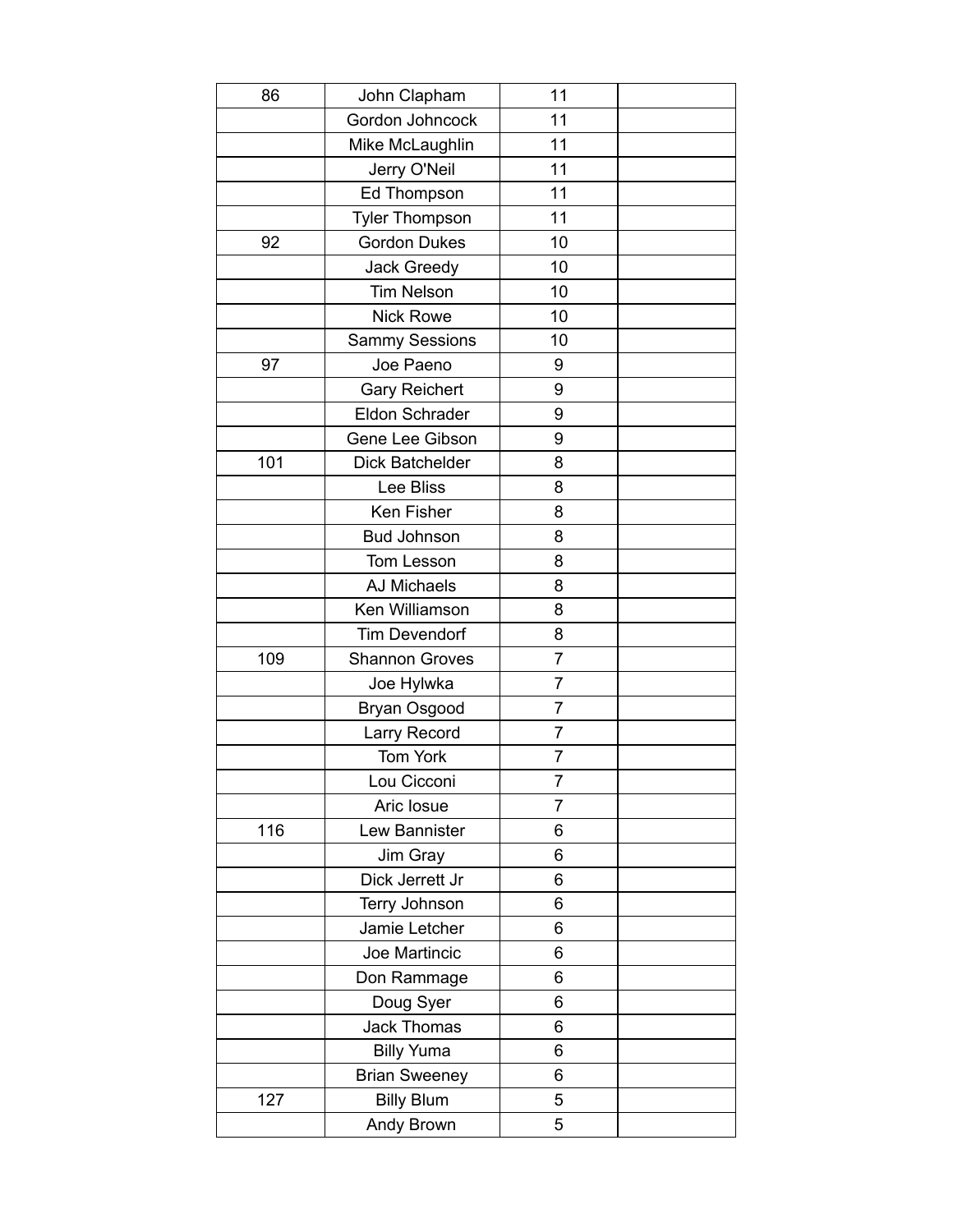|     | Harvey Lennox           | 5                       |  |
|-----|-------------------------|-------------------------|--|
|     | <b>Brian Sobus</b>      | 5                       |  |
|     | <b>Alison Sload</b>     | 5                       |  |
| 132 | Sammy Carista           | $\overline{4}$          |  |
|     | Harry Jones             | $\overline{4}$          |  |
|     | <b>Bobby Pierce</b>     | $\overline{4}$          |  |
|     | Keith Gilliam           | $\overline{4}$          |  |
|     | <b>Mike Bruce</b>       | 4                       |  |
| 137 | Jason Spaulding         | 3                       |  |
|     | <b>Bobby Santos III</b> | 3                       |  |
|     | <b>Bobby Baker</b>      | 3                       |  |
|     | <b>Bernie Bellinger</b> | 3                       |  |
|     | John McRae              | 3                       |  |
|     | <b>Jack Nichols</b>     | 3                       |  |
|     | Doug Saunier            | 3                       |  |
|     | Ollie Silva             | 3                       |  |
|     | Dave Thomas             | 3                       |  |
|     | Ray Wright              | 3                       |  |
|     | Al Wood                 | 3                       |  |
|     | Lou LeVea Jr            | 3                       |  |
| 149 | Johnny Payne            | 2                       |  |
|     | Doug Kells              | $\overline{2}$          |  |
|     | Joey Moriarty           | $\overline{2}$          |  |
|     | Ken Bartholomew         | $\overline{2}$          |  |
|     | Russ Brown              | $\overline{c}$          |  |
|     | Jerry Buskey            | $\overline{c}$          |  |
|     | Don Diffendorf          | $\overline{2}$          |  |
|     | Mike Douglas            | $\overline{2}$          |  |
|     | Casey Jones             | $\overline{\mathbf{c}}$ |  |
|     | Eric Lewis              | $\overline{2}$          |  |
|     | Art Reynolds            | 2                       |  |
|     | Mike Schoeberlein       | $\overline{c}$          |  |
|     | <b>Bill Sharkey</b>     | $\overline{c}$          |  |
|     | Carl Tiberio            | $\overline{\mathbf{c}}$ |  |
|     | J. Scott Martel         | $\overline{c}$          |  |
|     | Mike Brubaker           | $\overline{\mathbf{c}}$ |  |
|     | Joe Hawksby Jr.         | 2                       |  |
|     | Dave Cliff              | $\overline{2}$          |  |
|     | Tim Jedrzejek           | $\overline{c}$          |  |
|     | <b>Mike Lichty</b>      | $\overline{\mathbf{c}}$ |  |
|     | Logan Rayvals           | $\overline{c}$          |  |
|     | Max McLaughlin          | $\overline{\mathbf{c}}$ |  |
|     | <b>Jack Patrick</b>     | $\overline{2}$          |  |